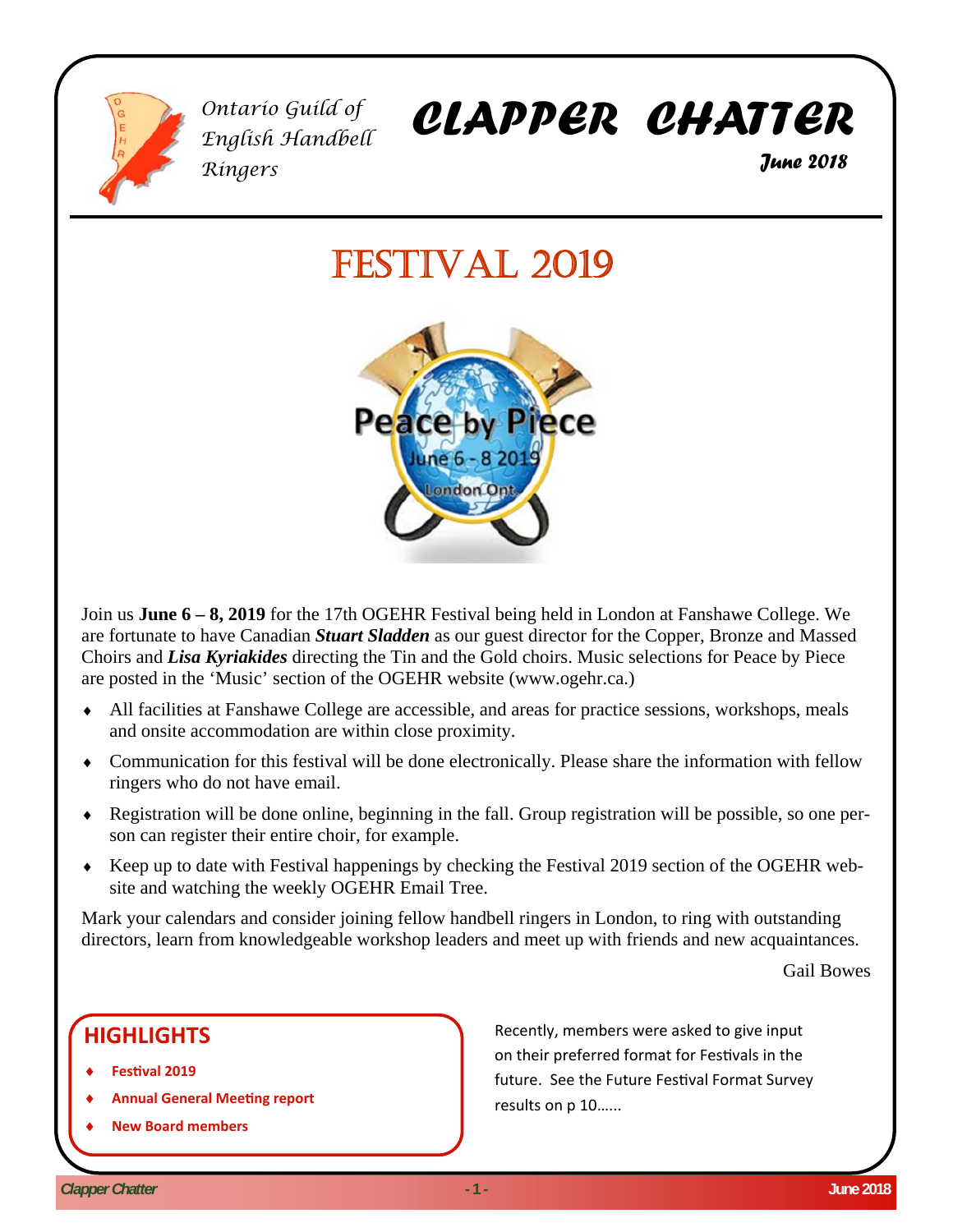# PUBLICATION INFORMATION

#### **SUBMISSIONS**

Clapper Chatter welcomes your submissions. All submissions must be received by the following deadlines: September 30 (October issue), January 31 (February issue), May 31 (June issue).

#### **FORMAT**

Text in Microsoft Word and high resolution colour photos in .jpg format are preferred.

#### **REPRINT PERMISSION**

All material in this publication is copyrighted and may not be duplicated or reprinted without advance written permission.

#### **DISCLAIMER**

The views expressed in Clapper Chatter are not necessarily those of the Ontario Guild of English Handbell Ringers, nor does the appearance of products or services in advertisements constitute an endorsement by OGEHR.

#### **ADVERTISING**

Ad sizes and rates are available on request. Advertising must be submitted by the submission deadlines listed above. All final ad artwork must be saved in Adobe Acrobat PDF format. When preparing ads, use high resolution images and fonts, and set the Acrobat Preferences to embed the fonts and images at their original high resolution quality.

## **CLAPPER CHATTER EDITOR**

Please send all submissions to: Helen Coxon - Clapper Chatter Editor hcoxon@sympatico.ca 416-420-9660

# CONTENTS

| Festival Format Survey results  10 |  |
|------------------------------------|--|
|                                    |  |
| Board appointed positions  12      |  |

#### **MORE ON SUBMISSIONS**

A newsletter thrives or dies based on its content, so we need your input! Do you have a concert coming up, a review of a performance just accomplished, a significant event in the life of your bell choir, or a favourite piece of music that you would like to recommend to others? Send it in! Anything is fair game (subject to editorial review.) Accompanying photographs are encouraged, as they really liven things up.

Clapper Chatter will be published in two formats: in full colour on the website, with a link sent out via the email tree, and hard-copy in black and white mailed out to those who are not on the email list. If you are one of the latter, why not sign up for the email tree and get the full Clapper Chatter experience?

We want your feedback. Let us know what you like, or don't like, or would like to see, by emailing Helen at hcoxon@sympatico.ca

# Submission deadline for the next issue: Sept 30, for publication Oct 15

A Clapper Chatter subscription is included with Individual and Honorary OGEHR memberships. In addition, one subscription is included in the flat-fee component of the Affiliate membership fee, and is mailed to the Organization contact person for each Organization from which there are OGEHR Affiliate Members, to be shared amongst those Affiliate Members. Affiliate Members may receive their own personal copy of Clapper Chatter by purchasing a one-year subscription for \$15, or a half-year subscription for \$10. To subscribe, Affiliate Members may send a request, with the appropriate fee, to the OGEHR Membership Secretary, J.-C. Coolen, at 5 Naylor Lane, Ajax ON L1S 7S7, (905) 683-5757, membership@ogehr.ca. Clapper Chatter is also distributed electronically via a download link sent out in the Thursday evening email digest.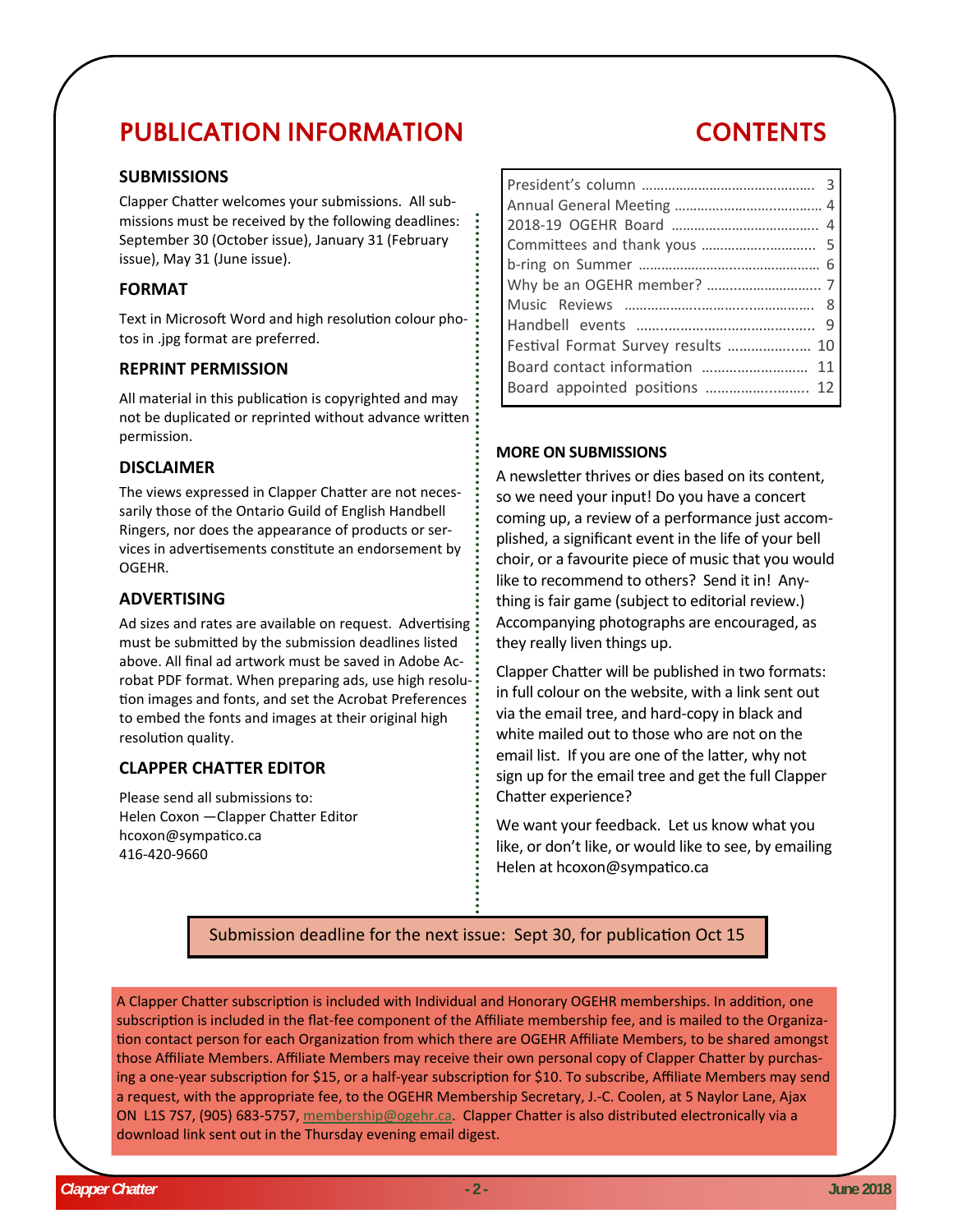# President's Column



While I find myself in this role a year prior to what was planned, I go into it feeling truly blessed to be part of such supportive and positive group of Directors and volunteers who make up the OGEHR team. Your Directors are a conscientious and creative group who are a pleasure to work with. Working and playing with bell ringers is fun!

J. -C. Coolen, who was elected as President of OGEHR at the 2017 Annual Meeting, resigned from this position in April 2018 for personal reasons. During his time on the OGEHR Board he filled many Director roles including President. As Membership Secretary he got to know many of you well. We wish J.-C. all the best.

The OGEHR Board has been working hard to bring value to your membership. Please read the article "Why Be an OGEHR Member?".

As we move forward into 2018 – 2019, I encourage all of you to think about the following:

- 1. Attend the area workshops you see advertised in the Clapper Chatter or Email Tree. The people who organize these events work hard to make them happen. By attending you have the opportunity to improve ringing skills and connect with other ringers. Look for information about the upcoming Fall Workshops in the OGEHR website.
- 2. June 2019 may seem like a long way off but the 2019 Festival Committee has been hard at work since November of 2017. Please take a look at the music they have selected and plan on incorporating it into your 2018 – 19 season. Mark June  $6^{th} - 8^{th}$  on your calendars, and plan on joining us at Fanshawe College in London, ON.
- 3. Get involved with your Guild at some level. As you will note in subsequent articles there are many volunteer positions still unfilled. If you see one that interests you or if you can think of someone who would be a good fit for the positions that are available, please contact Joan Bolam, Chair of Nominating.
- 4. While there over 50 Handbell choirs and close to 500 members who are part of OGEHR, we are aware that there are many choirs that are not members. When you hear about one of these choirs please promote OGEHR by sharing the benefits of belonging. (Please the Article on "Why be an OGEHR Member?") In addition, please pass along their contact information to us so we can be in touch with them.

Thank you to everyone for the hours of practice and performance you have dedicated to Handbells over the past year – and to making beautiful music. Enjoy a restful summer and come back in the Fall renewed and ready to ring!

Margaret Merkley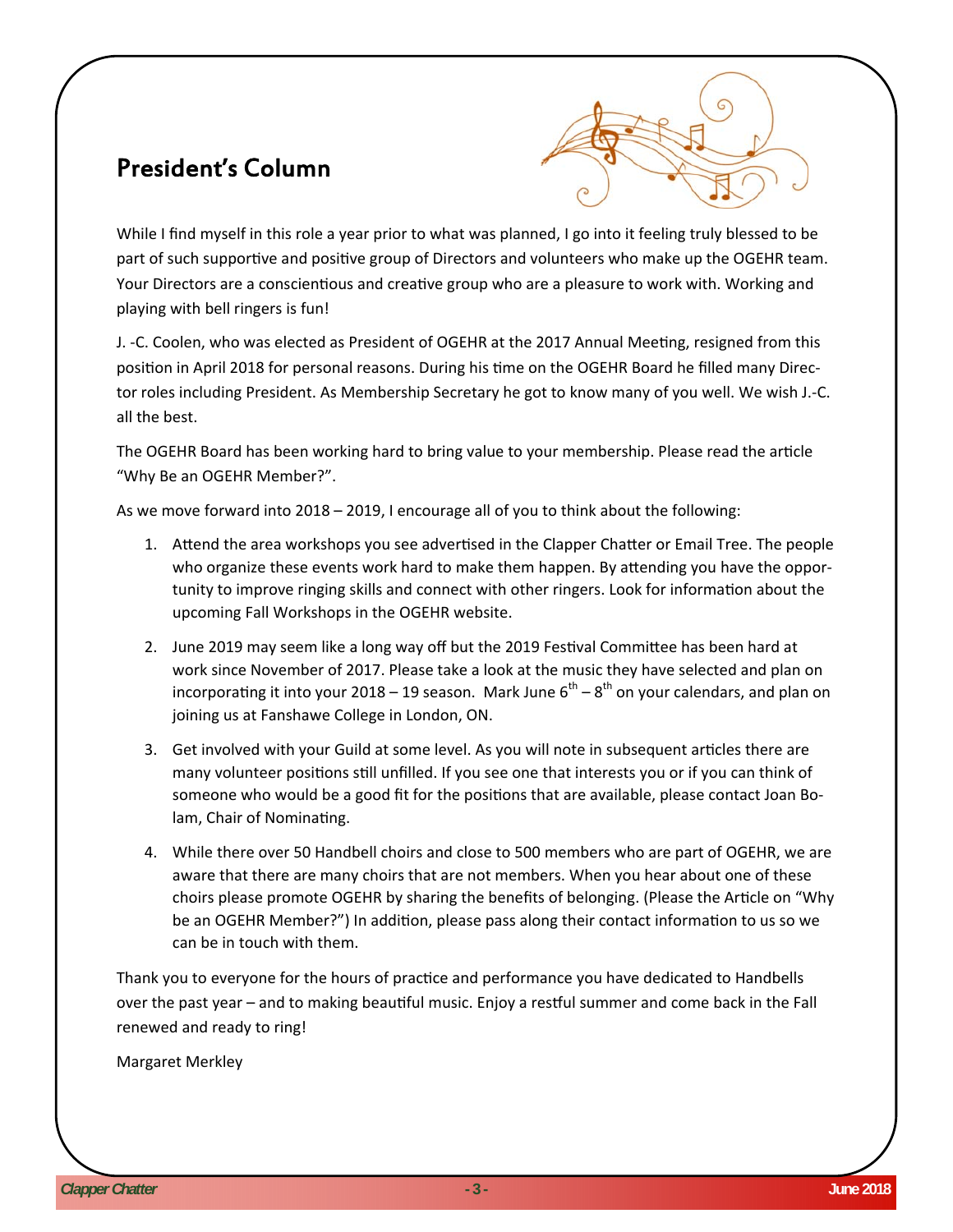# **Ontario Guild of English Handbell Ringers 2018** Annual Meeting **May 26, 2018**

Many thanks to all OGEHR members who attended the program component of b' Ring on Summer and stayed for the Annual Meeting. Without quorum our Annual Meetings cannot take place.

Thanks to Mary Loree's initiative, a colourful yet clear powerpoint presentation of the content of the Annual Meeting was projected throughout the meeting. This proved to be an excellent means to engage the members who were present.

The following motions were made:

- to receive the 2017 Annual Report from the Board and ratify the actions of the Board from May 26, 2017 to May 25, 2018.
- to receive the December 31, 2017 Financial Statements as printed
- to approve the appointment of the accounting firm BDO Canada, LLP, as the accountant for the Ontario Guild of English Handbell Ringers and to authorize the firm to conduct a review for the year ending December 31, 2018.
- to elect Margaret Merkley as President Director of the Guild, for the unexpired term as President Director (President) effective at the end of the 2018 Annual Meeting and ending at the adjournment of the 2019 Annual meeting,
- to elect the following candidates as Directors of the Guild, for full-three year terms beginning at the adjournment of the 2018 Annual Meeting and expiring at the adjournment of the 2021 Annual Meeting:
	- Mary Loree
	- Linda Wilson
	- to elect Mary Loree as an Officer of the Guild, as Corresponding and Recording Secretary.

The two retiring Board members, J.-C. Coolen and Yasmine Kherraji, were thanked in absentia. J.- C.'s many years as a director were recognized and appreciated. Yasmine was wished well as she heads off to take a teaching position overseas this coming year. The next OGEHR Annual Meeting will be held during the 2019 OGEHR Festival at Fanshawe College in London.

Margaret Merkley

# **2018 – 2019 OGEHR Board**







Janis Cowie Terry Head Chair: <sup>2019</sup> FesƟval Chair: Programs Chair: <sup>2021</sup> FesƟval Chair: Fall Workshops Vice Chair: NominaƟng



Ken Whatman Linda Wilson Chair: CommunicaƟons Chair: Governance



Margaret Merkley Mary Loree President Corresponding & Chair: EducaƟon Recording Secretary



Jennifer Bell Joan Bolam Treasurer Chair: Area Reps Chair: NominaƟng



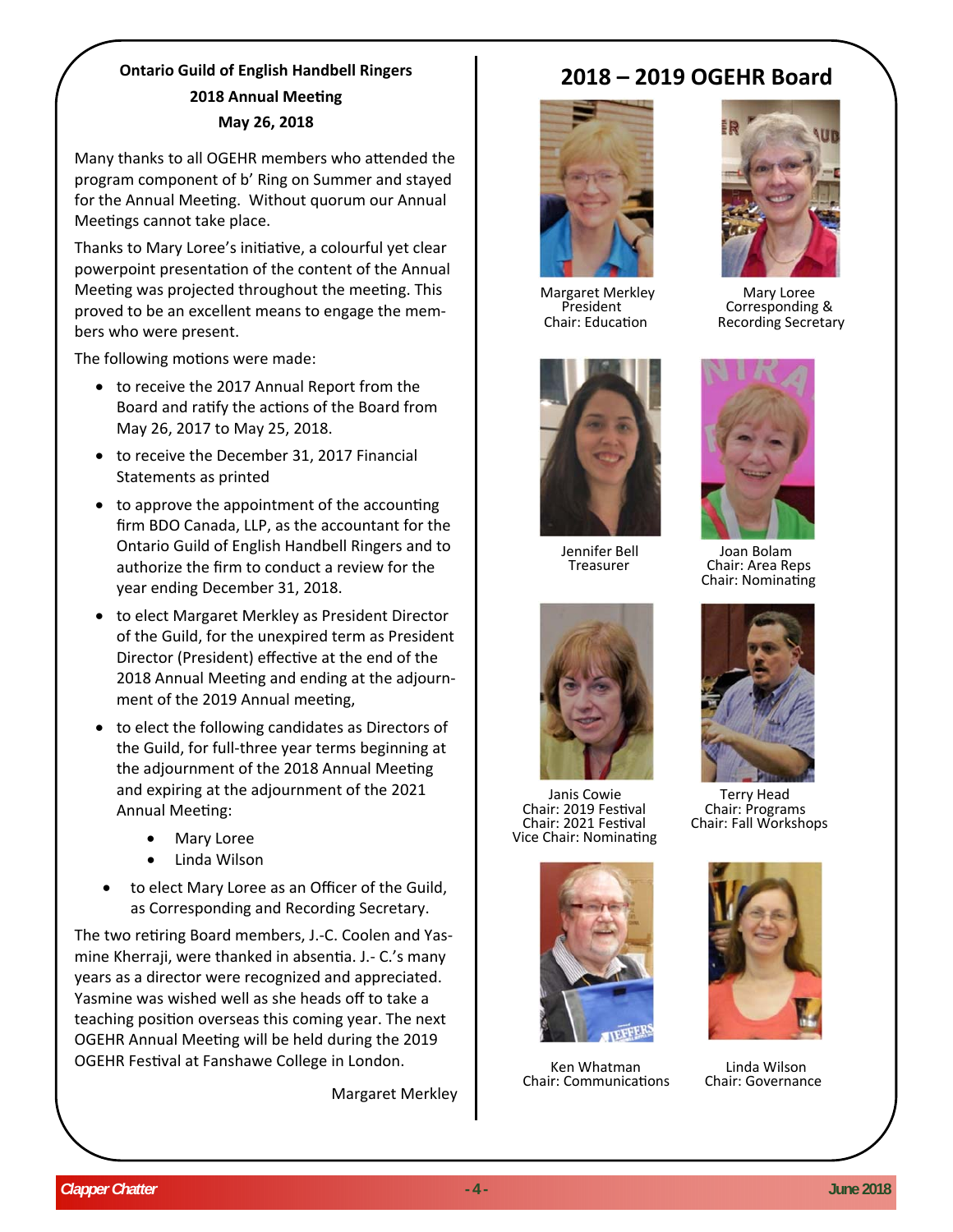

Each Director/Chair has a group of either Board Appointed members or members at large on their Committee. Many thanks to the following members for volunteering to be on these committees for 2018 -2019, to make Committee work happen!

The Nominating Committee is still looking for "members at large" for most Committees. If you see an area that interests you please consider contacting Joan Bolam, Chair of Nominating.

# ❖ Area Representatives Committee:

- Joan Bolam Chair
- Judy King East Representative
- Sandra Thompson Central Representative
- Mark Matterson Central West Representative
- Kathleen King Martin South Representative
- Shirley Reinders North East Representative

## ❖ Communications Committee:

- Ken Whatman Chair
- Helen Coxon Newsletter Editor
- Man-Yee Sun Email coordinator
- Kim Leith Webmaster
- Janis Cowie Member at large

# ❖ Education Committee:

- Margaret Merkley Chair
- Debbie McMackin
- Randy Mills
- Barbara Peaker
- Marjorie Slinn

# ❖ Governance Committee:

- Linda Wilson Chair
- Nancy Bell
- Lloyd Winfield

# ❖ Nominating Committee:

- Joan Bolam Chair
- Janis Cowie Vice Chair
- Kathleen King Martin

# ❖ Program Committee:

- Terry Head Chair
- Barbara Peaker Instrument Loan Program Coordinator
- Debi Sproule Music Lending Coordinator
- Rob Cairns Member at large

# ❖ 2019 Festival Committee:

- Janis Cowie Website
- Gail Bowes Festival Coordinator
- Jennifer Schafer Auction
- Mary Loree Communications
- Ken Whatman Facilities
- Barbara Neal Marketplace
- Terry Head Music
- Merran Neville Publicity
- Maddy Lang Social and Youth
- Lloyd Winfield Treasurer
- Lynne Current & Margo Tant Workshops
- Kim Leitch- Secretary

# ❖ Fall Workshop Committee:

- Janet Benedict Greater Toronto Site Lead
- Lynne Current Coordinator and Ottawa Site Lead
- $\bullet$  Ruth Baker Registrar
- Marg Merkley Workshop Session Coordinator
- Nathalie Poirier-Cox Secretary



Many thanks to the following members who took on leadership and positions and volunteered during 2017 – 18 and have either resigned from their positions or are stepping down at the end of their terms:

## J. - C. Coolen – President Director and Membership Secretary

Yasmine Kherraji – Director and Chair of Education Cheryl McFarlane – Central East Area Representative Barbara Cogan – Social Media Coordinator Graham Beer – Member at large, Communication **Committee** 

Nancy Ross – Member at large, Education Committee Margo Tant – Member at large, Program Committee David Rupar – Bookkeeper, Fall Workshop Anne Cummings – London Site Lead, Fall Workshop

With sincere thanks,

Margaret Merkley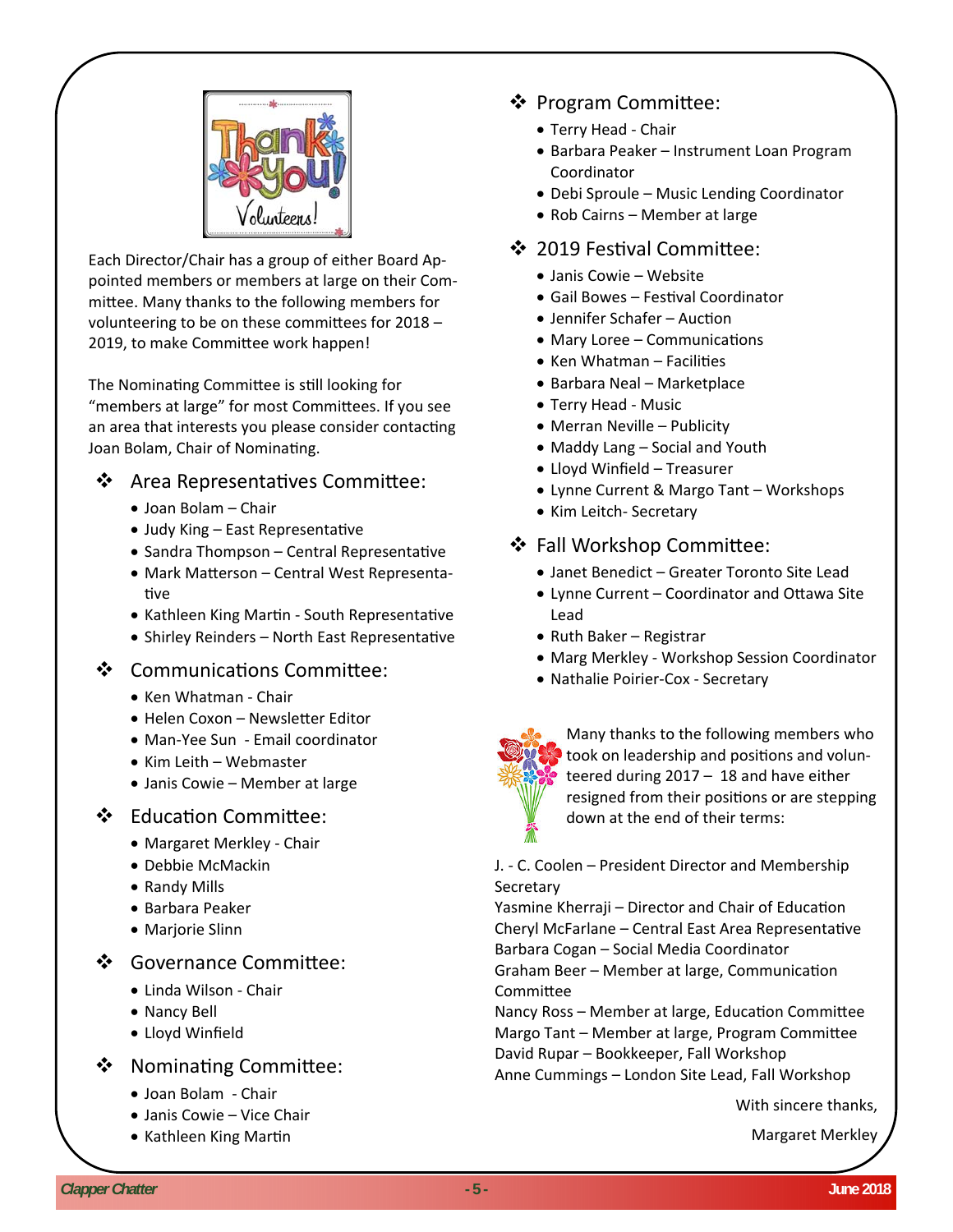# **"b‐Ring on Summer" and Annual MeeƟng Summary**

On Saturday May 26, a small but enthusiastic group of ringers gathered at St. Johns' York Mills Anglican Church in Toronto to celebrate the end of the ringing year and attend the OGEHR 2018 Annual Meeting.

The celebration, called "b-Ring on Summer" included a "Mystery Ring" and the "Great Bell Trivia Challenge". The Mystery Ring was a 'read and ring' of music selected from the Music Lending Library (MLL). Debi Sproule, manager of the MLL, did a stellar job in sifting through the large collection and pulling out a variety of suitable music.

Our guest conductors were Rob Cairns of London and Elizabeth Winfield of Guelph. Both directors arrived shortly before registration with just enough time to choose and prepare music for their respective choirs. On arrival, ringers signed up for positions in either a 3octave choir or a slightly more advanced 5-octave choir. The two bell choirs rehearsed separately for an hour before reconvening to perform for each other. Rob and Elizabeth were terrific and we all enjoyed playing as well as listening.

The trivia challenge was a Google-free test of general knowledge of bell-related trivia – from old movies and classic literature to OGEHR facts and bell ringing techniques. Ringers worked in teams, and in the end, there was a tie between Barb and Merlyn Neal's team and a team led by Lloyd and Elizabeth Winfield. The winner was decided by a second contest in which a member of each team was asked to guess the weight of a C3 bell. Team Neal was victorious, and each team member was awarded a box of gourmet shortbread cookies from Sprucewood Cookies of Cobourg.

Marg Merkley chaired the Annual Meeting with assistance from Mary Loree. The particulars of the meeting are presented elsewhere in this newsletter.



*The new President*

After the Annual Meeting, we tucked into refreshments and got caught up with each other. Marg Merkley's first unofficial duties as OGEHR's new President were to cut the cake and award the door prize.

The door prize, a snazzy red water bottle with handbell graphics, was won by Matthew Boutda. Matthew is a new bell ringer and new OGEHR member from St. Paul's United Church in Scarborough. Congratulations, Matthew!

I would like to thank personally Rob Cairns and Elizabeth Winfield for being our mystery conductors and for doing such a fine job. The feedback has been all positive. Particular thanks to Elizabeth for accepting this challenge a mere three days before the event!

My thanks also to Debi Sproule for finding the perfect music for the event, and for her ready assistance throughout the day.



*Marg Merkley and Debi Sproule* 

Thanks to Mary Loree for arranging the Annual Meeting, Marg Merkley for keeping the meeting on track and on time, and Bob Loree for his technical abilities in the Audio-Visual department.

Above all, on behalf of Terry Head, Chair, and the entire Program Committee, I would like to express my sincere thanks to Janet Benedict of St. John's York Mills for her organized, efficient and capable assistance. Janet's cando attitude and openness to ideas were crucial to the success of this event. The venue worked beautifully and having access to the bells and equipment was a huge bonus. Thank you, Janet, and thank you St. John's York Mills.

Thank you to all who attended. We couldn't have done it without you. Have a wonderful summer and see you in September.

> Margo Tant, member at large OGEHR Program Committee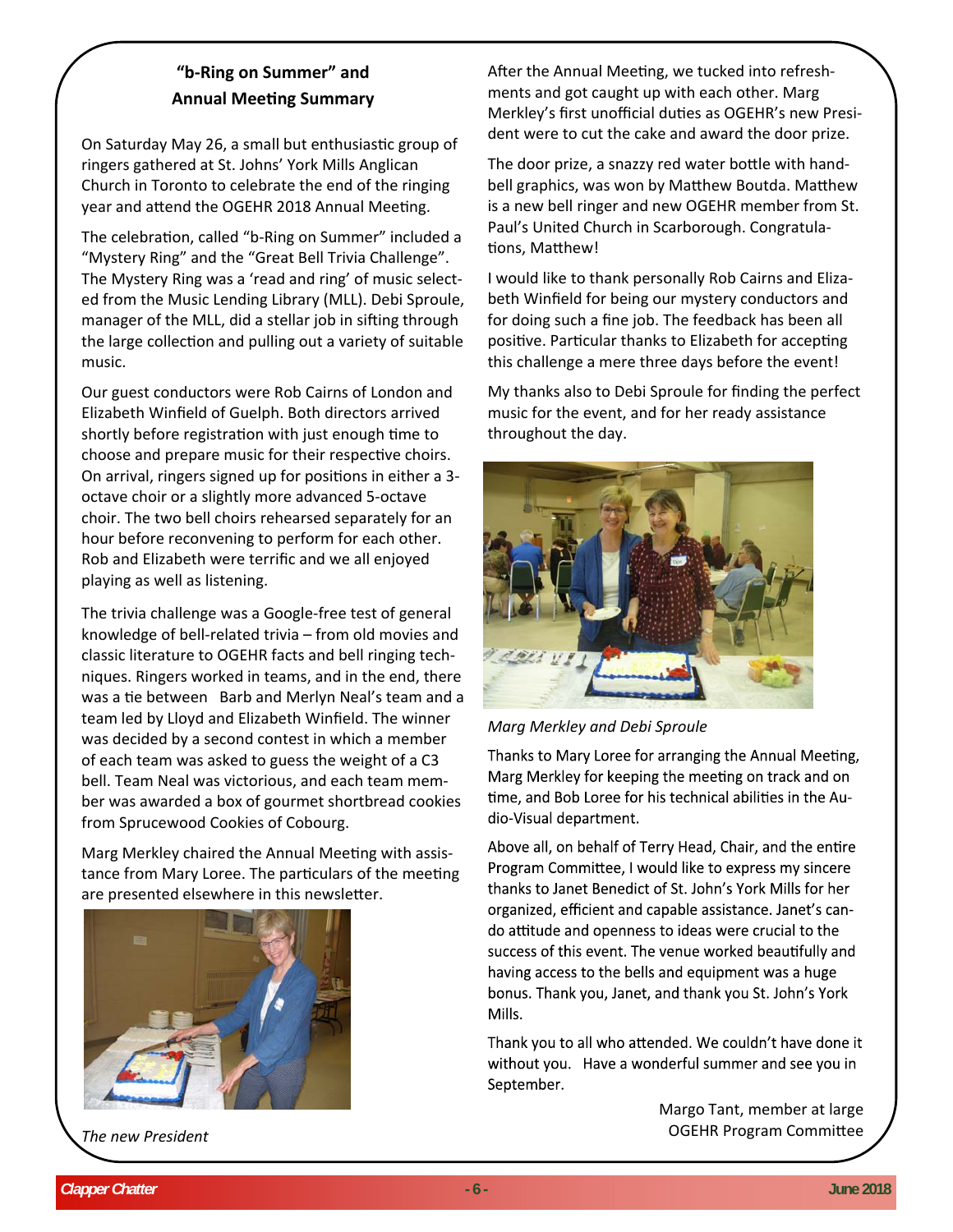# Why Be an OGEHR Member?

- 1. "Experience the Magic of Ringing" by making beautiful music with friends from across the province.
- 2. Obtain access to Members Only information on Website
	- Member log-in
	- Member Lists
	- Annual Meetings
	- Board Minutes
	- Choirs
	- Clapper Chatter
- 3. Receive current information via OGEHR's Weekly E-mail Tree.
- 4. Connect through Facebook. (If you are interested in keeping this going, we are looking for a new Social Media coordinator.)
- 5. Participate in Area Activities e.g. Fall Workshop (one workshop, three locations), area workshops, play dates (read 'n ring), directors' round tables, etc.
- 6. Have access to OGEHR's Music Lending Library
	- More than 250 titles
	- Check out the OGEHR website for a current list of available titles
- 7. Have access to OGEHR's Instrument Loan Program
	- We have 2 sets of Handbells one Malmark, and one **Schulmerich**
	- We have 2 sets of Handchimes
- 8. Read OGEHR's Clapper Chatter Newsletter to find out about upcoming events and to share your choir's news with your Guild.

9. You must be a member of OGEHR to attend OGEHR's biennial Festival.

(Next festival is at Fanshawe College in London in June 2019)

10. 10% off all music in stock at Hear Them Ring



## **Hear Them Ring**

Barbara Peaker Everett, Ontario +1 (519)-940-1862 barbara\_malmarkbells@yahoo.com

Just let Barbara know you are an OGEHR member!

11. \$20 rental coupon at all Long & McQuade Music Stores



These coupons will be available for pick-up at all OGEHR events. Or contact us and we will put one in the mail to you.

12. We are always open to suggestions on how to increase the value of your OGEHR membership. If you have ideas, please get in touch with us.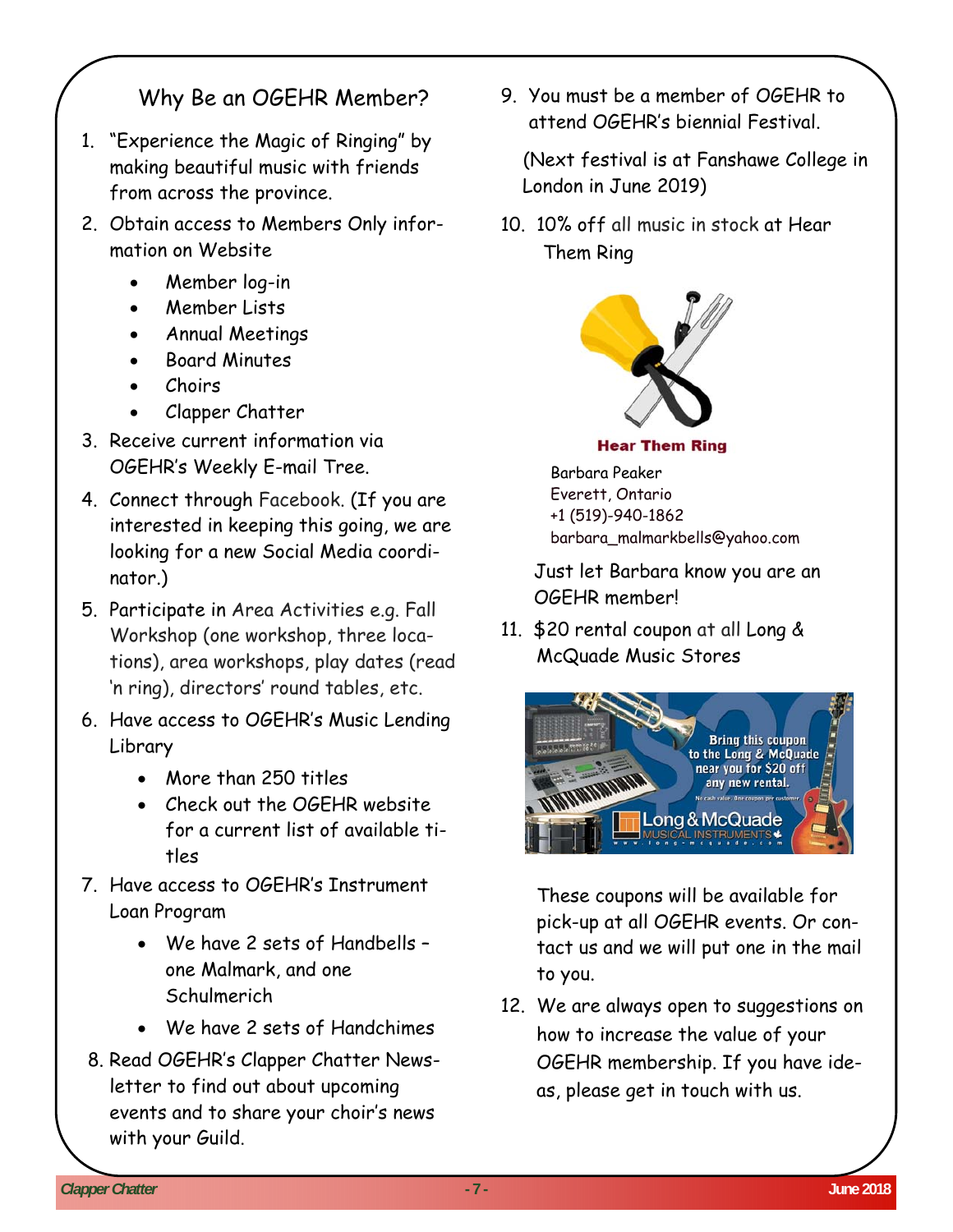

# **Handbell Music Reviews**

# **Camille Ream Handbells etc., Edmonton, Alberta**

# Trinity Fanfare

Alex Guebert 3‐5 octaves Level 2‐ AGEHR

This beginner handbell piece is exciting and grand! All ringers are busy throughout with full chords and some wonder‐ ful places for dynamics and musicality. I would recommend this piece be considered for one of the youth festivals in your area.

## Festival Celebration

Michael Helman 3‐6 octaves, opt Choirchimes® Level 2+ Lorenz Corp.

Are you looking for something exciting to start a concert or worship service? This original composition has something for everyone! The energetic beginning gets the audience listening, then the expressive section lets them listen to the beautiful flowing melody, and lastly we add Choirchimes®, then mallets and energy and a fortissimo finale!

# Glad Adoration

Christian Guebert 3‐7 octaves Level 4 Lorenz Corp.

The energetic pealing of bells is the start to this piece just before the Lobe Den Herren tune comes in. This is the per‐ fect piece to stretch your level 3 ringers!

# How Great Thou Art with Majesty

Arr. Joel Raney 3‐5 octaves with piano Level 2 Hope Publishing

Joel Raney always does wonderful handbell arrangements with piano. This brings two tunes together that help us to know how great our God is. The addition of the piano adds texture and depth to the arrangement. We have a new accompanist at our church who is very eager to play piano with the bells so I know she would love to play this arrangement with the handbells. As it is a level 2 piece, we can likely have it ready for the last Sunday in September!

# Mixolydian Madness (Predominant Praise)

Ron Mallory 2‐5 octaves w.opt. Choirchimes® and percussion Level 3‐ AGEHR

This piece is written using a slightly different scale than we are used to hearing – sounding almost minor, but not quite  $\odot$ ! It is written in the mixolydian modes of A, F, D. There is all kinds of energy and wonderful harmonies to listen to. Add some percussion, and you have an amazing piece!

# Bring a Torch, JeaneƩe, Isabella

Arr. Linda R.Lamb 2‐3 or 3‐5 octaves Level 3 Lorenz Corp.

I am always looking for slightly different Christmas Carol ar‐ rangements to ring – especially one that is not included in the hymnary or one that you don't hear on the radio all the time. This is one of those – and it also gives ringers a chance to ring in a 3/8 time signature and directors a chance to direct in 3/8!

## Danse Festiva

Paul A. McKlveen 3‐5 octaves Level 3‐ Hope Publishing

Another exciting piece! It is written at 132 but could work really well a little faster...It is filled with lots of techniques and variety to keep both the ringer and listener engaged.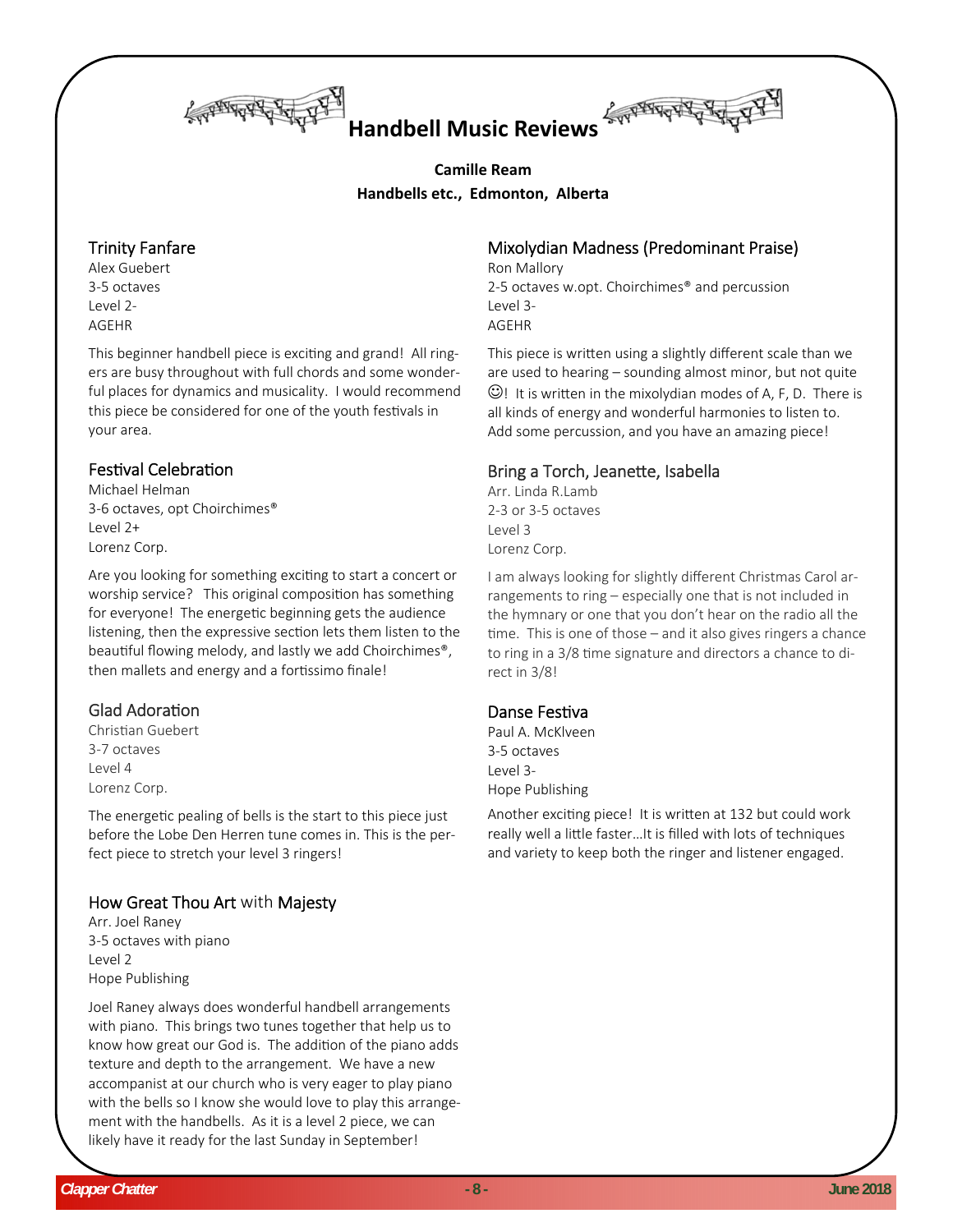# **Alloy Fusion Community Handbell Ensemble Fundraising Spring Ring**

A new kind of event was enjoyed by Ontario's ringers on April 20th & 21st this year. Alloy Fusion Community Handbell Ensemble in Cobourg hosted a two day ringing event to help raise funds for the choir's operations. American director, clinician, educator and author Kimberlee Strepka from Vermont was the event's guest conductor. A



Director's Dinner and Workshop was held on Friday night, presenting the Laban Theories and applying them to handbell ringing as a way to express and enhance ringing performance. Kimberlee wrote a book on this, entitled "Handbell Artistry from the Inside Out". A book signing was included in the fun and Kimberlee's case of books was entirely sold out! On Saturday, the event included partici-

pants participating in two workshops of their choice, massed ringing under Kimberlee's baton, and a public Concert at the end of the day which included choir solos, an amazing Flash Mob



opener and ringing track pieces. A very special THANK YOU to the more than 75 ringers who came from many parts across the province, including 2 ringing friends from New York State who participated in the success of this event. Thanks also to Barbara Peaker, proprietor of "Hear Them Ring", who provided us with handbell merchandise and music purchasing opportunities! It was a beautiful Spring Day filled with good cheer, camaraderie, fun moments and great ringing! Overwhelming support and feedback was received from participants and we want you to

know we heard you and totally agree on this: next time there will be coffee! and TONS of it!

## **The Limestone Ringers of Kingston**

performed in a concert as guests of the Kingston Chamber Choir on Sunday, April 29, 2018. The concert was a tremendous success and it was an great accomplishment for the LR.

We played six pieces, which we had rehearsed all year, but to play all of those pieces in a different space was a challenge well met.

The LR are a group of thirteen men and women, average age 70 years, who rehearse from 7-9 on Monday evenings from September to May. We play in church every 4-5 weeks and on other special occasions. The group is directed by Janet McDonald.

Janet McDonald

# **Jubilate Junior Youth Handbell Choir Trinity United Church, Cobourg**

The most amazing thing about directing a youth handbell ensemble is... you are awe-inspired by the incredible musical experience these ringers bring to the table each and every time.



Cheryl McFarlane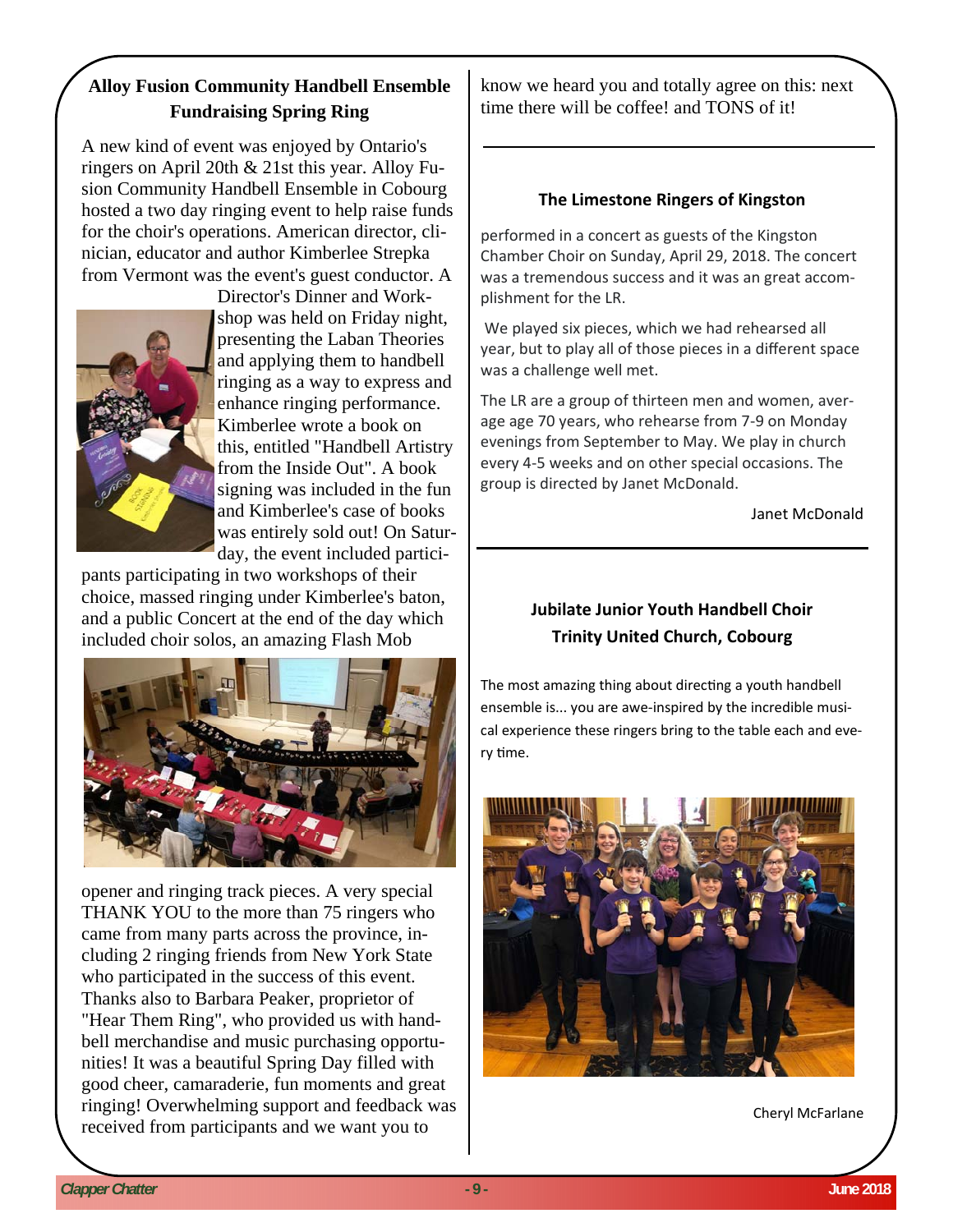## **Future FesƟval Format Survey Results**

A survey asking for member input about our current festival format and potential changes was developed. The survey was distributed at the 3 Fall Workshop locations, and through Clapper Chatter and the email tree. We received 125 responses through the following methods:

Workshops: GTA 32 Ottawa 14 London 19 Online: 60

#### **Synopsis of the results:**

- The largest percentage of members prefer the current festival format of Thursday, Friday, Saturday every 2 years at a university/college location.
- Location and affordability are the top 2 elements that affect attendance. It is important to keep rotating the location between east and west Ontario.
- Easy accessibility for all activities and minimal walking were noted several times
- Music selections, conductor and workshops were the top reasons for people to attend.

#### **Detailed results for each question:**

What is your preference for frequency of Festivals:

78% Every 2 years (current format)

15% Every 3 years

What length of festival would you prefer:

- 81% 2.5 days (current format)
- 13% 2 days
- 2.5% 1 evening and 1 day

What days would you prefer the festival to be:

- 66% Thursday, Friday, Saturday (current format)
- 15% Friday, Saturday, Sunday
- 12% Friday, Saturday
- 6% Saturday, Sunday
- 1% Thursday, Friday

What are the top 2 elements that are important to your decision to attend the Festival:

- 59% Location (geographic area)
- 41% Affordability
- 38% Workshops
- 28% Level of music
- 13% Accommodations
- 6% Accessibility required

**If you've never attended a festival**, what are the top 2 elements that would affect your decision to attend:

- 50% Location (geographic area)
- 21% Affordability
- 12% Workshops
- 12% Level of music
- 3% Meeting other ringers

Thank you to everyone who completed the survey. These results have been discussed at the Board level and also with the current Festival committee. We are committed to providing a festival that meets with our members' needs as much as we possibly can. While the current format appears to be popular with most of our members, we are trying to incorporate some of your suggestions within the festival planning. Come out to **Peace by Piece** on June 6-8, 2019 in London to see how we did!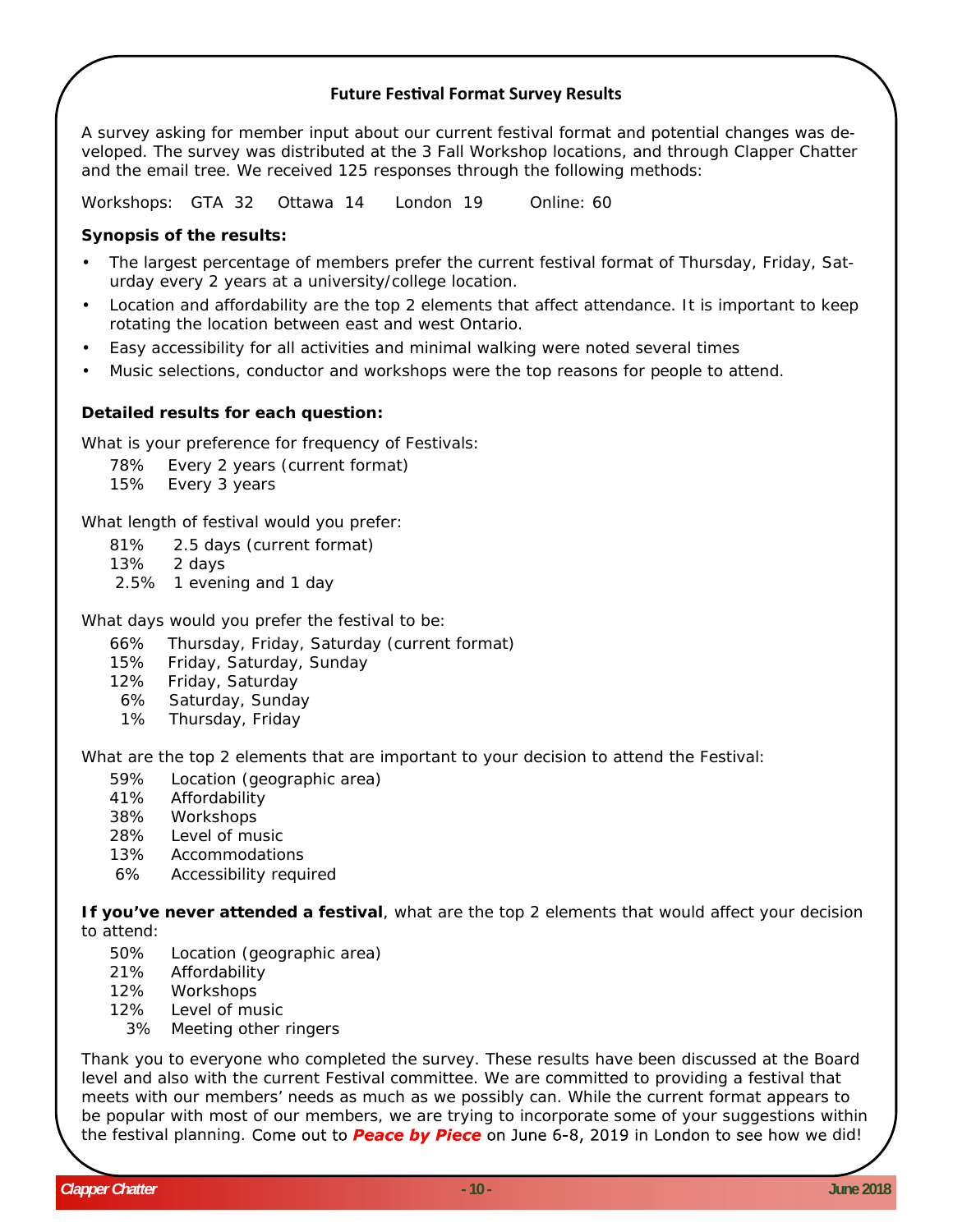| <b>OGEHR Board of Directors</b><br>June 23, 2018 b                                                                                                                                        |                                                     |                                                  |  |  |
|-------------------------------------------------------------------------------------------------------------------------------------------------------------------------------------------|-----------------------------------------------------|--------------------------------------------------|--|--|
| Directors (Year of Term Expiry*)<br>Officer Position(s)<br>*Terms expire at the adjournment of the Annual Meeting<br>Committee Chairship(s); Guild Representatives to external committees |                                                     |                                                  |  |  |
| <b>President Directors</b>                                                                                                                                                                |                                                     |                                                  |  |  |
| <b>Margaret Merkley ('19)</b><br>President<br>Chair: Board, Education, Honorary Membership                                                                                                | $(613) 532 - 8490$<br>margandpetermerkley@gmail.com | 53 Shieling Crescent<br>Kingston, ON K7M 4M7     |  |  |
| $\prec$ vacant>> ('21)<br><b>Vice-President</b><br>Chair:                                                                                                                                 |                                                     |                                                  |  |  |
| $\langle$ <vacant>&gt; ('19)<br/><b>Past President</b></vacant>                                                                                                                           |                                                     |                                                  |  |  |
| <b>Directors</b>                                                                                                                                                                          |                                                     |                                                  |  |  |
| Mary Loree ('21)<br>Corresponding and Recording Secretary                                                                                                                                 | (905) 637-0105<br>mary@loree.mygbiz.com             | 701 George Street<br>Burlington, ON L7R 2V8      |  |  |
| $\langle$ <vacant>&gt; ('20)<br/><b>Membership Secretary</b></vacant>                                                                                                                     |                                                     |                                                  |  |  |
| Jennifer Bell ('20)<br>Treasurer                                                                                                                                                          | (647) 407-7041<br>jennifer.bell@alumni.utoronto.ca  | 524-628 Fleet Street<br>Toronto, ON M5V 1A8      |  |  |
| Joan Bolam ('20)                                                                                                                                                                          | (519) 473-7887<br>jabolam@rogers.com                | 32-681 Commissioners Road<br>London, ON N6K 4T9  |  |  |
| Chair: Area Representatives, Nominating;                                                                                                                                                  |                                                     |                                                  |  |  |
| Janis Cowie ('20)                                                                                                                                                                         | (905) 891-1650<br>jlcowie@rogers.com                | 1406 Saginaw Crescent<br>Mississauga, ON L5H 1X5 |  |  |
| Chair: 2019 Festival, 2021 Festival, Vice-Chair Nominating                                                                                                                                |                                                     |                                                  |  |  |
| Terry Head ('19)                                                                                                                                                                          | (519) 476-2077<br>terryhead42@gmail.com             | 1903-433 King Street<br>London, ON N6B 3P3       |  |  |
| Chair: Programs, Fall Workshop                                                                                                                                                            |                                                     |                                                  |  |  |
| $\prec$ vacant>> (21)                                                                                                                                                                     |                                                     |                                                  |  |  |
| Chair: Development                                                                                                                                                                        |                                                     |                                                  |  |  |
| Ken Whatman ('19)                                                                                                                                                                         | (519) 872-2026<br>kenwhatman@yahoo.ca               | 1903-433 King Street<br>London, ON N6B 3P3       |  |  |
| <b>Chair: Communications</b>                                                                                                                                                              |                                                     |                                                  |  |  |
| Linda Wilson ('21)                                                                                                                                                                        | (647) 808-1057<br>lindawilson99@gmail.com           | 19 Colonial Avenue<br>Scarborough, ON M1M 2C3    |  |  |
| <b>Chair: Governance</b>                                                                                                                                                                  |                                                     |                                                  |  |  |